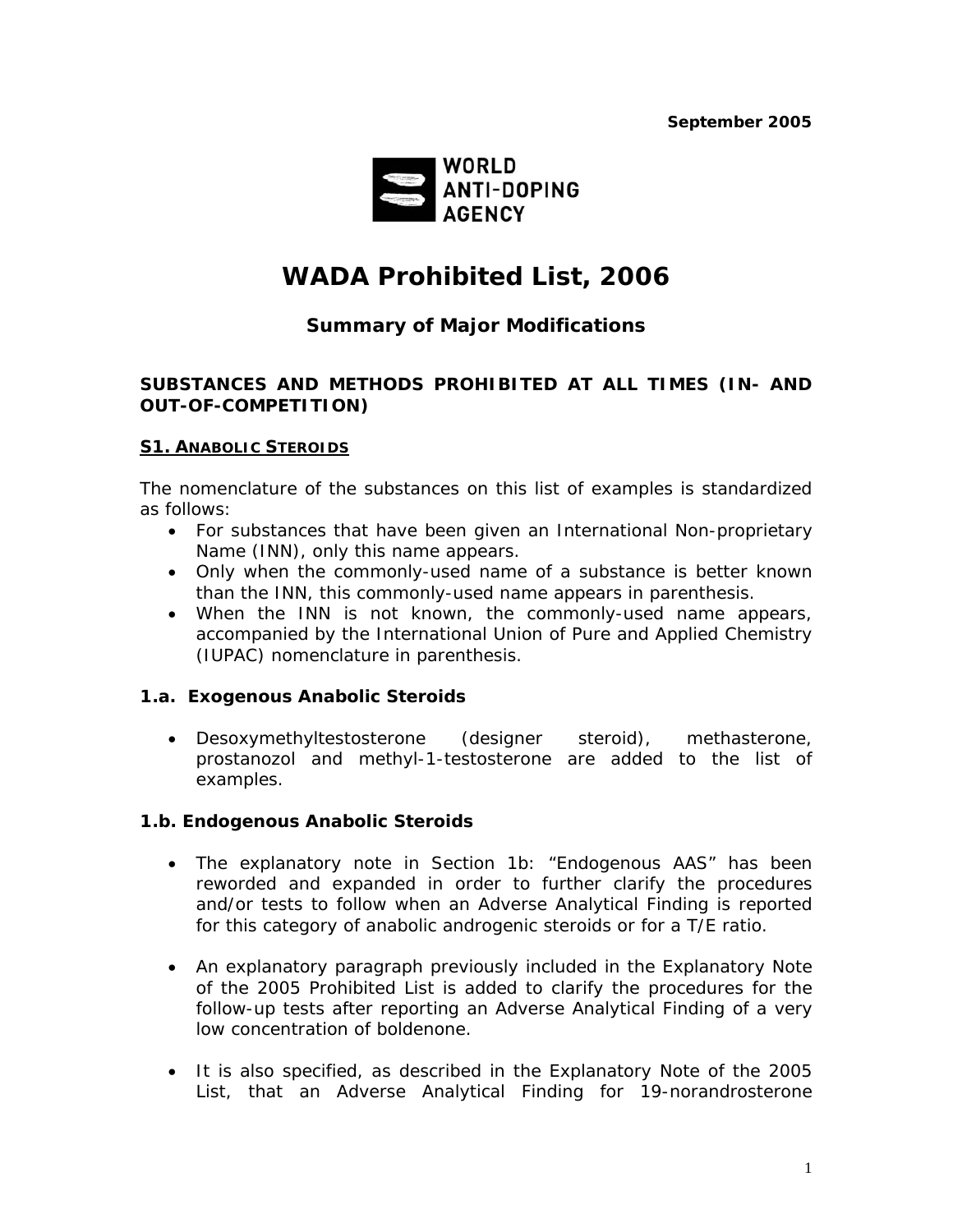reported by a laboratory is sufficient proof and does not require further follow-up tests.

## **Other Anabolic Agents:**

• Tibolone, a synthetic steroid with anabolic properties used to treat post-menopausal symptoms, is added to the list of examples.

#### **S.2 HORMONES AND RELATED SUBSTANCES**

- The status of both human chorionic gonadotrophin (hCG) and luteinizing hormone (LH) is changed and both substances are now only prohibited in males. Despite the scientific rationale to prohibit these substances in women, the experience during 2005 has led, in some cases, to detect elevated hCG levels due to physiological (pregnancy) or pathological conditions with potentially significant psychological or social consequences for the athlete, in addition to the difficulty, to date, to discriminate at the laboratory level these cases from doping abuse.
- A paragraph reinforcing the detection of exogenous substances by a reliable method is added for consistency with that of endogenous anabolic steroids in Section 1b.
- "s" is added to "factor" in "insulin-like growth factor" since there is more than one.

# **S.3 BETA-2 AGONISTS**

- The sentence "*Their use requires a Therapeutic Use Exemption*" in the first paragraph is deleted as it applies to all substances on the List and was deemed redundant with subsequent wording.
- The mention of restricted diagnosis to use of beta-2-agonists by inhalation is deleted in order to be consistent with Section 8 of the Therapeutic Use Exemption Standard and as it is preferred to leave to the professional judgment of the physician the medical conditions under which these drugs have to be prescribed.
- The last paragraph of this section is slightly reworded to stress that a concentration of salbutamol greater than 1000 ng/mL is considered an adverse analytical finding regardless of the granting of any form of Therapeutic Use Exemption.

# **S.5 DIURETICS**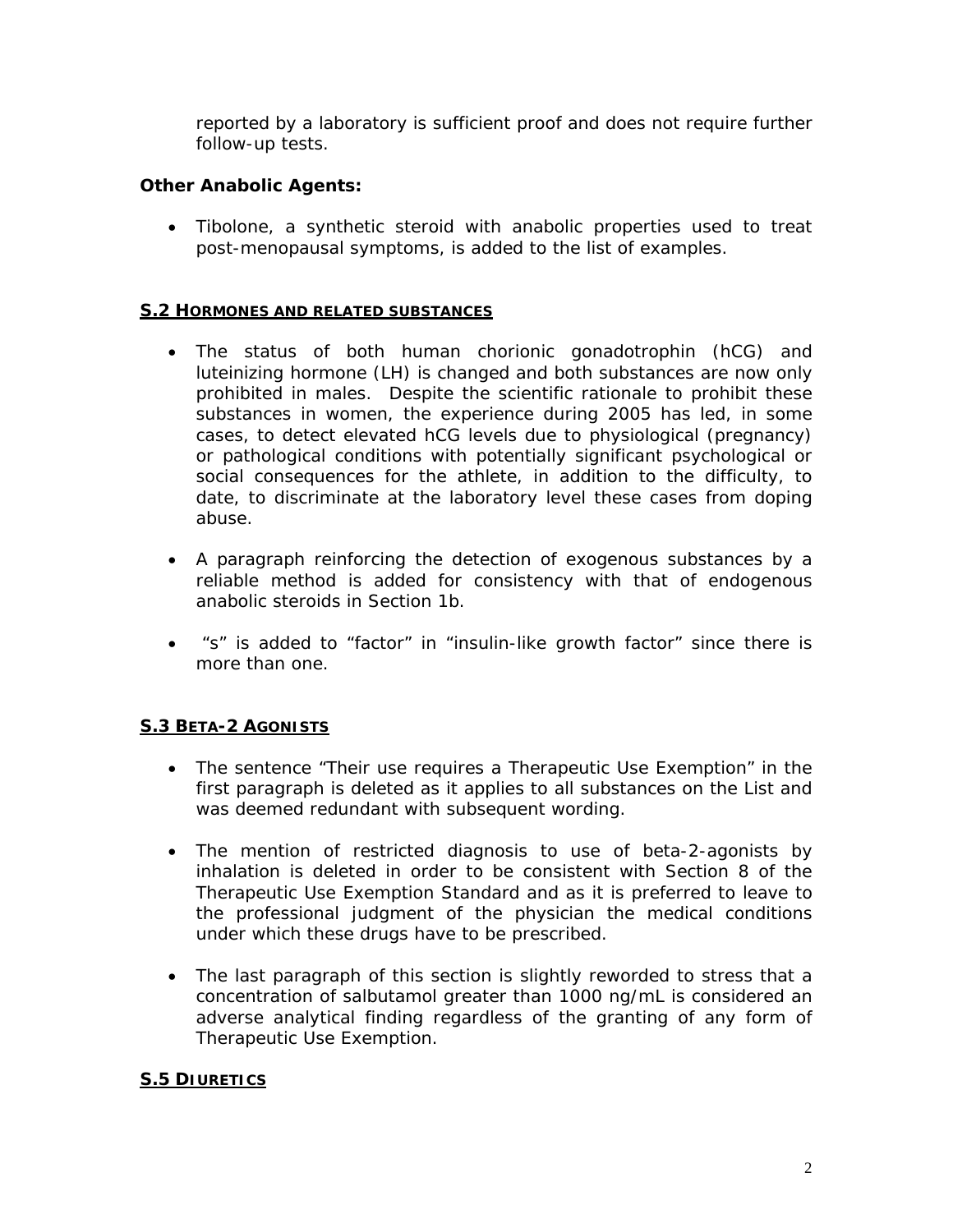- The sentence "*Diuretics and other masking agents are prohibited*" is removed as it was deemed redundant with the rest of the paragraph.
- It is clarified that drosperinone, a progestative with mild diuretic properties, is not prohibited (as indicated in the Explanatory Note of the 2005 Prohibited List).

#### **M1. ENHANCEMENT OF OXYGEN TRANSFER**

• "…*other than for medical treatment*" is removed from the end of paragraph "a" as it is deemed unnecessary and ambiguous.

#### **M2. CHEMICAL AND PHYSICAL MANIPULATION**

• The section is divided into 2 separate subcategories to avoid confusion between tampering methods used during sample collection and intravenous infusions.

# **SUBSTANCES AND METHODS PROHIBITED IN-COMPETITION**

#### **S.6 STIMULANTS**

- Adrenaline, which previously was exemplified in a footnote only, is now clearly named in the list of stimulants.
- Some stimulants considered prohibited but not previously listed as examples in the 2004 and 2005 List, are re-introduced to the list of examples for clarification. Therefore cropropamide, crotetamide, etamivan, heptaminol, isometheptene, and the isomers of methylamphetamine (levmethamfetamine, methamphetamine (D-), pmethylamphetamine, ortetamine, phenpromethamine, propylhexedrine) are re-introduced as examples.
- New examples of stimulants are added based on chemical structure or biological effect(s): cyclazodone, fenbutrazate, meclofenoxate, norfenefrine, octopamine, oxilofrine, pentetrazol, sibutramine.
- Please note that a number of new stimulants added to the section are also specified substances as indicated in the corresponding section.

#### **S9. GLUCOCORTICOSTEROIDS**

• Topical preparations, to treat aural/otic, nasal, buccal cavity and ophthalmic ailments, no longer require a Therapeutic Use Exemption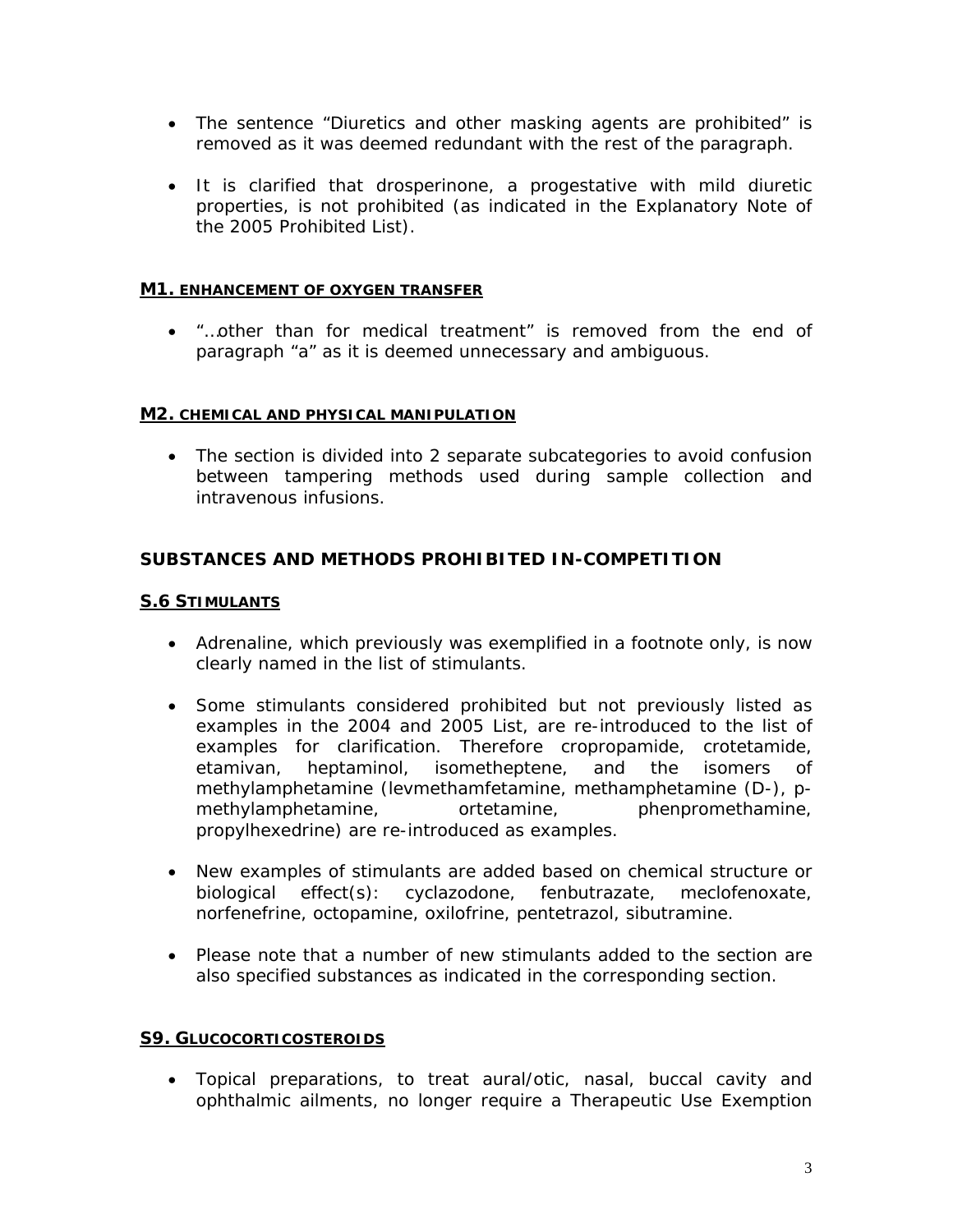due to a wide medical use and the absence of doping potential for these routes of administration.

# **SUBSTANCES PROHIBITED IN PARTICULAR SPORTS**

#### **P1. ALCOHOL**

- FIS requested to be removed from the list of International Federations testing for alcohol.
- Powerboating (UIM) is added with a threshold at 0.30g/L.
- International Paralympic Committee (IPC) is added for Archery and Boules (bowls).
- FIM requested to change the threshold level from 0.00 g/L to 0.10 g/L.

#### **P2. BETA BLOCKERS**

- FINA requested to have prohibition lifted.
- IPC is added for Archery, Shooting and Boules (bowls).
- The list of different categories of FIS disciplines where beta-blockers are prohibited is expanded.

## **SPECIFIED SUBSTANCES**

The following stimulants from section S6 are added: cathine, cropropamide, crotetamide, etamivan, famprofazone, heptaminol, isometheptene, meclofenoxate, p-methylamphetamine, nikethamide, norfenefrine, octopamine, ortetamine, oxilofrine, phenpromethamine, propylhexedrine, selegiline and sibutramine.

#### **MONITORING PROGRAM**

The following stimulants from Section S6 will be monitored out-ofcompetition: adrafinil, adrenaline, amfepramone, amiphenazole, amphetamine, amphetaminil, benzphetamine, bromantan, carphedon, clobenzorex, cocaine, cyclazodone, dimethylamphetamine, etilamphetamine, etilefrine, fenbutrazate, fencamfamin, fencamine, fenetylline, fenfluramine, fenproporex, furfenorex, mefenorex, mephentermine, mesocarb, methamphetamine (D-), methylenedioxyamphetamine, methylenedioxymethamphetamine, methylphenidate, modafinil, norfenfluramine, parahydroxyamphetamine, pemoline, pentetrazol, phendimetrazine, phenmetrazine, phentermine, prolintane, strychnine.

The monitoring program for in-competition substances will remain as in 2005, with the recommendation to extend the number of laboratories